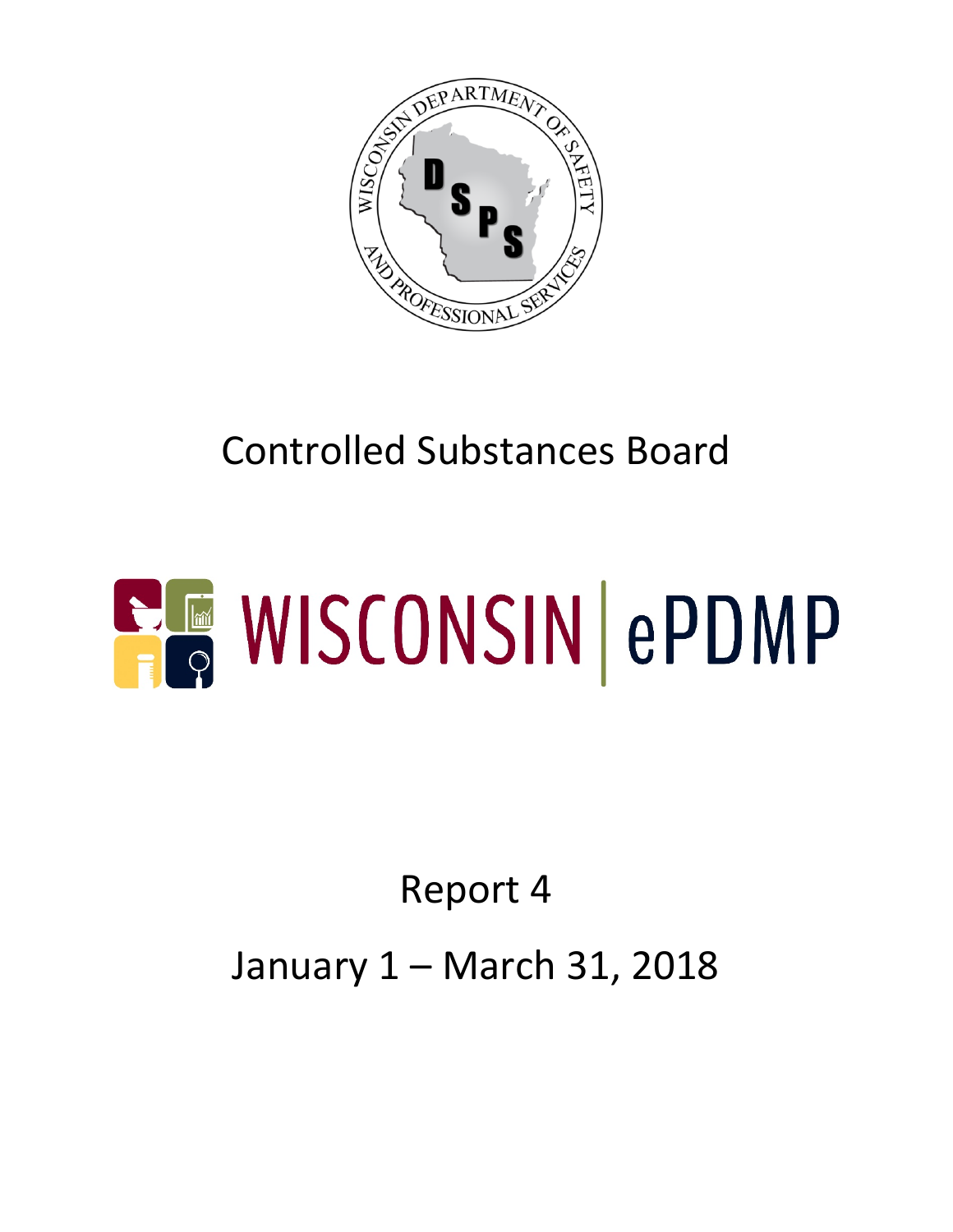#### Contact Information

#### **Wisconsin Controlled Substances Board Chairperson: Doug Englebert**

#### **Members:**

Englebert, Doug, Chairperson DHS Designated Member Bloom, Alan, Vice Chairperson Pharmacologist Bellay, Yvonne M., Secretary **DATCP** Designated Member Barman, Subhadeep Psychiatrist Smith, Jason **Attorney General Designee** 

Huck, Leonardo **Dentistry Board Representative** Kallio, Peter J. **Kallio**, Peter J. **Board of Nursing Representative** Trapskin, Philip Pharmacy Board Representative Westlake, Timothy W. Nedical Board Representative

#### **Wisconsin Department of Safety and Professional Services**

1400 E Washington Ave Madison, WI 53703 608-266-2112 [DSPS@wisconsin.gov](mailto:DSPS@wisconsin.gov) Website[: https://dsps.wi.gov](https://dsps.wi.gov/)

#### **Wisconsin Prescription Drug Monitoring Program**

[PDMP@wisconsin.gov](mailto:PDMP@wisconsin.gov) Website[: https://pdmp.wi.gov/](https://pdmp.wi.gov/)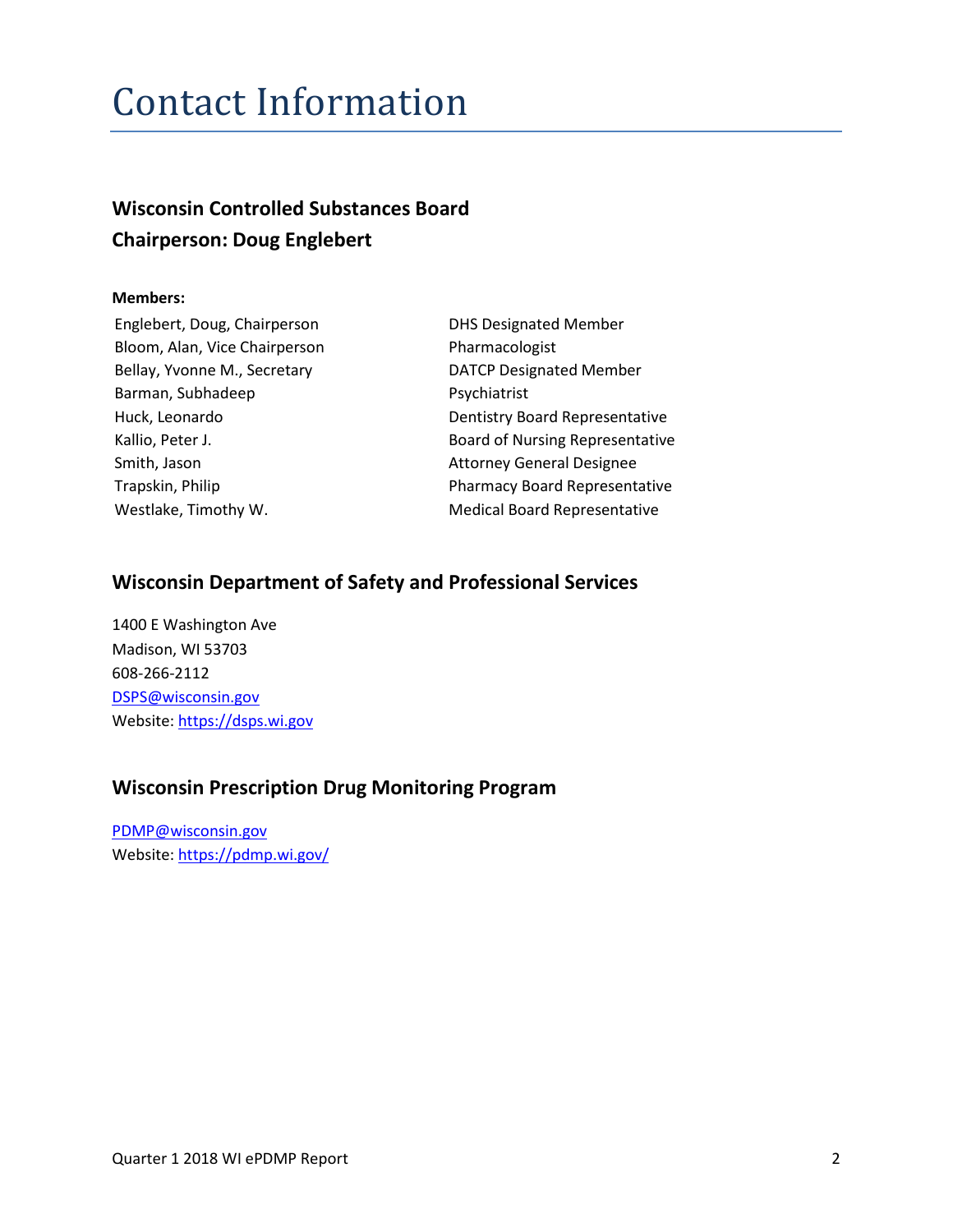#### **Table of Contents**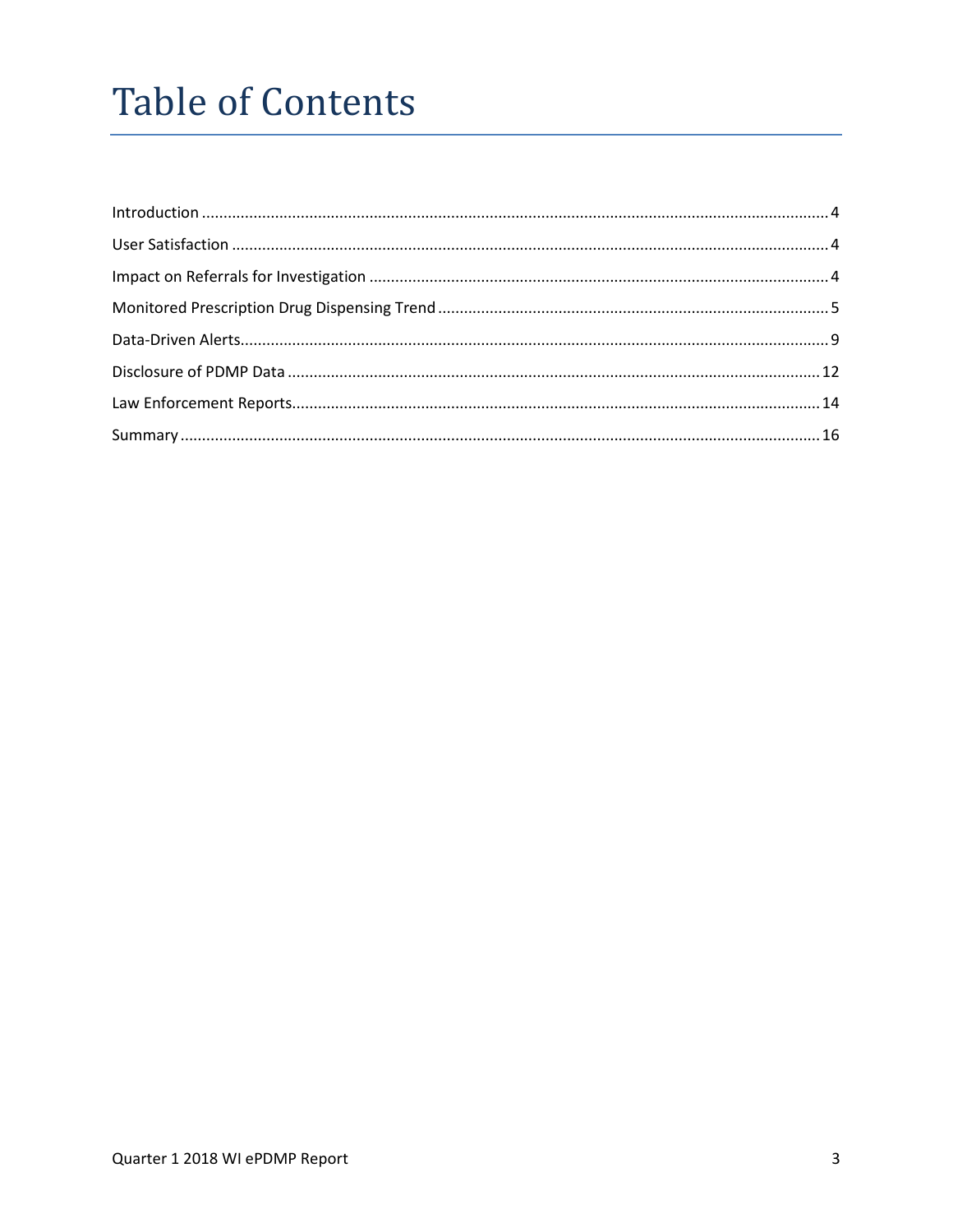## <span id="page-3-0"></span>Introduction

This report is being provided pursuant to ss.  $961.385(5) - (6)$ , Wis. Stats., which requires the Controlled Substances Board (CSB) to submit a quarterly report to the Wisconsin Department of Safety and Professional Services (DSPS) about the Wisconsin Prescription Drug Monitoring Program (PDMP). This report is intended to satisfy that requirement for the first quarter of 2018 and will focus on analysis of PDMP data from Q1 2018 in relation to trends over the last 12 months.

The WI PDMP was first deployed in June 2013. It is administered by DSPS pursuant to the regulations and policies established by the CSB. An enhanced system, the WI ePDMP, was launched on January 17, 2017, allowing the WI PDMP to become a multi-faceted tool in Wisconsin's efforts to address prescription drug abuse, misuse, and diversion through clinical decision support, prescribing practice assessment, communication among disciplines, and public health surveillance. Effective April 1, 2017, prescribers are required to check the WI ePDMP prior to issuing a prescription order for a monitored prescription drug, defined as controlled substance prescription drugs in Schedules II-V.

The WI ePDMP Public Statistics Dashboard [\(https://pdmp.wi.gov/statistics\)](https://pdmp.wi.gov/statistics) provides interactive data visualizations for much of the data contained in this report, including the ability to obtain county-level detail.

#### <span id="page-3-1"></span>User Satisfaction

DSPS conducted a WI ePDMP user survey at the end of Q1 2018. Results of the survey will be available in the Q2 2018 report.

#### <span id="page-3-2"></span>Impact on Referrals for Investigation

Between January 1 and March 31, 2018, the CSB did not make any referrals for possible investigation and disciplinary action pursuant to s. 961.385 (2) (f), Wis. Stats. The CSB has created a work group to develop criteria to begin making referrals for investigation for failure to submit dispensing data, noncompliance with practitioner requirements, or circumstances indicating suspicious or critically dangerous conduct or practices.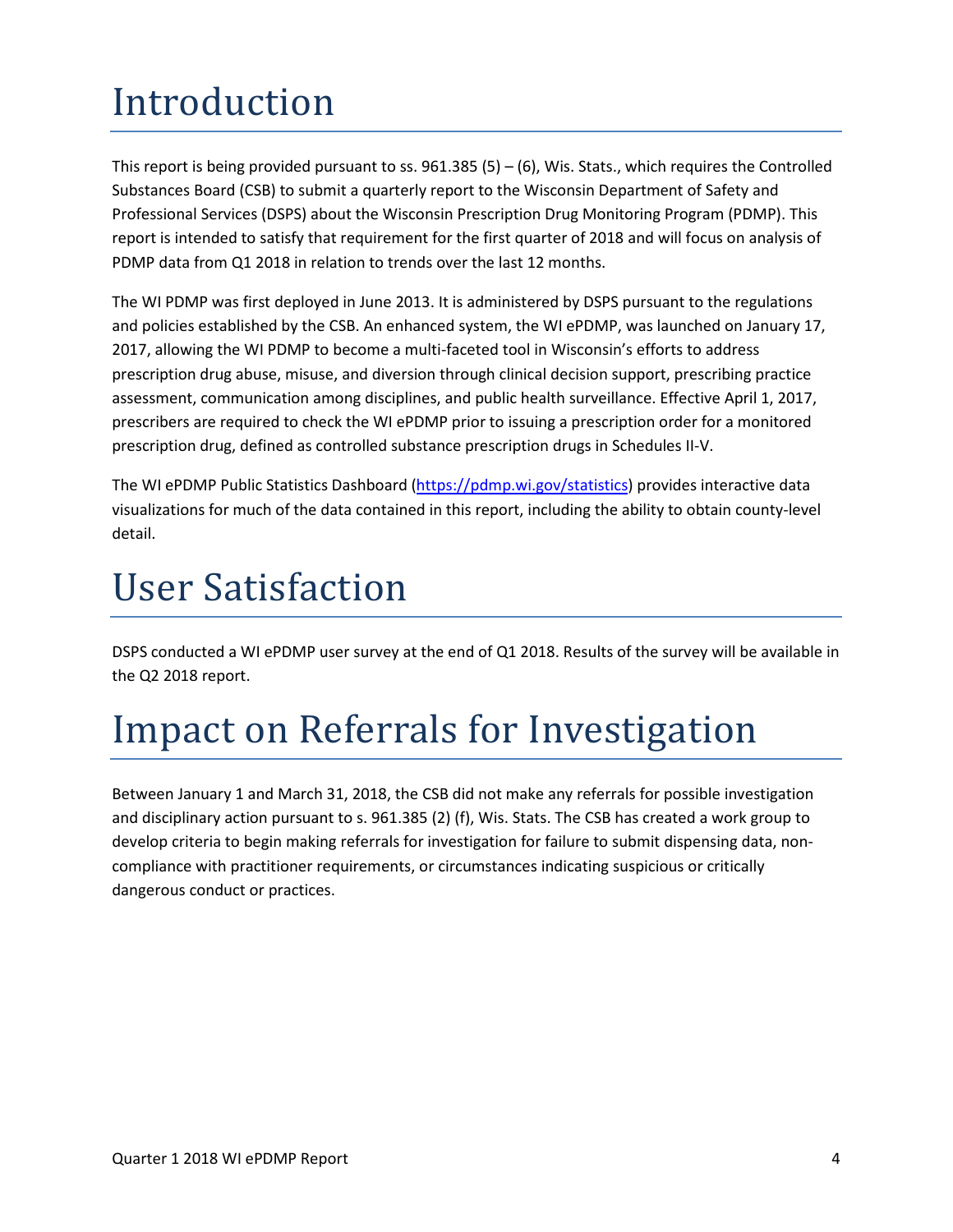### <span id="page-4-0"></span>Monitored Prescription Drug Dispensing Trend

There was a 6% reduction in the number of monitored prescription drugs dispensed from Q2 2017 to Q1 2018. The most significant decline occurred in Q2 2017 with an 8% decline in total monitored prescription drugs dispensed compared to the previous quarter. Subsequent quarters, including Q1 of 2018, are showing an average decline in dispensing of approximately 2% per quarter. Figure 1 below shows the decrease from Q1 2017 to Q1 2018 for all drug classes.



There was a 10% reduction in the number of opioids prescriptions dispensed from Q2 2017 to Q1 2018. The most significant decline of 9% occurred between Q1 - Q2 2017 with Q2 - Q3 2017 only seeing a 2% decline in dispensing. However, between Q4 2017 and Q1 2018 the decline increased to 4.5%. Figure 2 below shows the decrease from Q1 2017 to Q1 2018 in the number opioid prescriptions dispensed.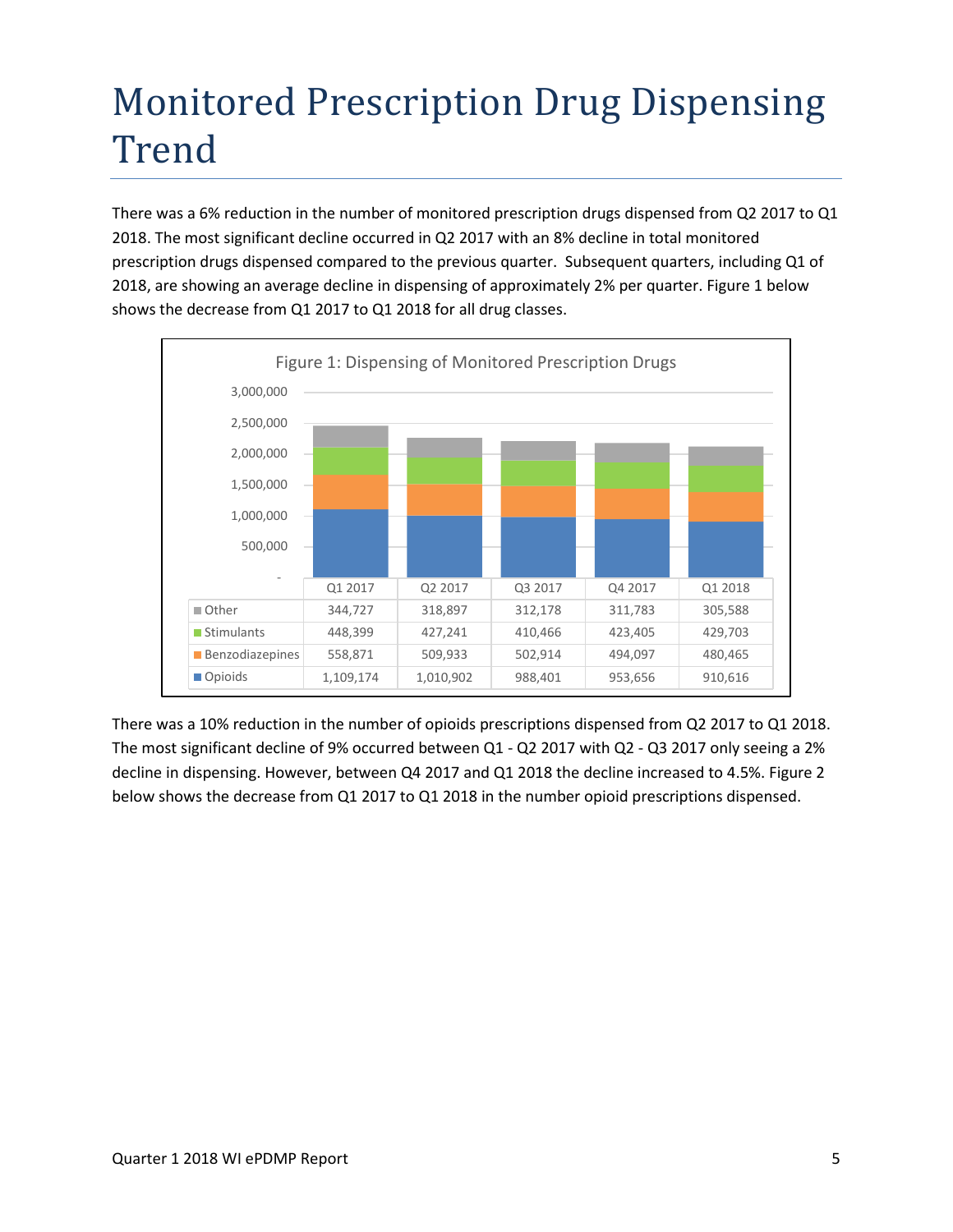

A similar trend is seen with the dispensing of benzodiazepines. There was a 6% reduction in the number of benzodiazepines dispensed from Q2 2017 to Q1 2018. The most significant decline of 9% occurred between Q1 - Q2 2017 with Q2 - Q3 2017 only seeing a 1% decline in dispensing. However, between Q4 2017 and Q1 2018 the decline increased to 3%. Figure 3 below shows the decrease in the number of benzodiazepine prescriptions dispensed.



Stimulants continue to fluctuate between increased and decreased dispensing. Overall, there was a 1% increase in the number of stimulant prescriptions dispensed from Q2 2017 to Q1 2018. There was an initial decline of 5% between Q1 - Q2 2017 followed by a 4% decline from Q2 - Q3 2017. However, both Q3 - Q4 2017 and Q4 2017 – Q1 2018 showed increased dispensing of 3.2% and 1.5%. Figure 4 below shows the number of stimulant prescriptions dispensed from Q1 2017 – Q1 2018.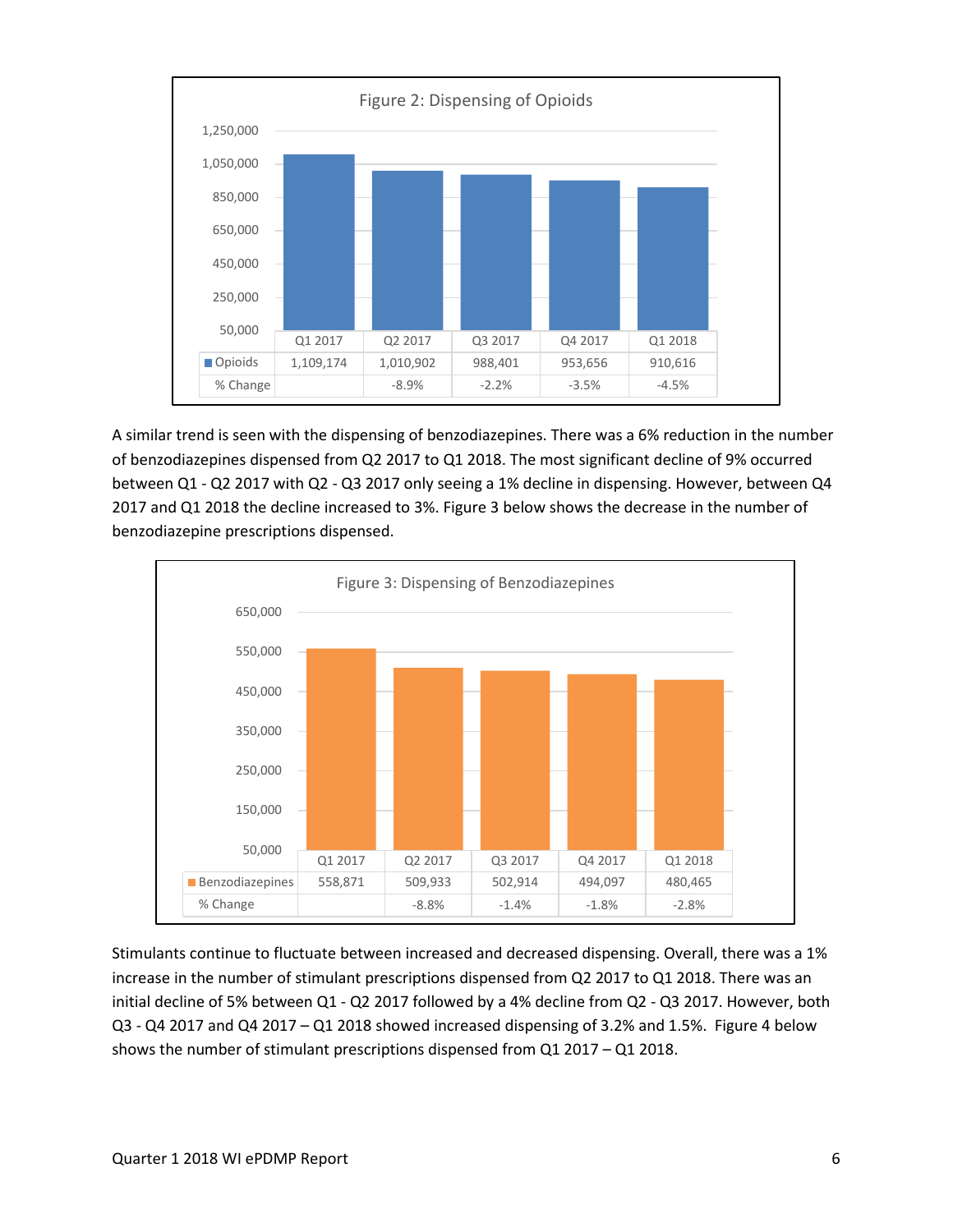

There continues to be no change to the drugs that fall under the 15 most dispensed monitored prescription drugs. Table 1 below shows the top 15 most dispensed monitored prescription drugs in Q1 2018 compared to Q4 2017, ranked in order of the volume of prescriptions dispensed in Q1 2018. The top 15 monitored prescription drugs dispensed make up 88% of the dispensing records for any given quarter.

|                | <b>Drug Name</b>              | <b>Drug Class</b> | Q1 2018<br><b>Dispensing</b> | Q4 2017<br><b>Dispensing</b> | Percent<br>Change |
|----------------|-------------------------------|-------------------|------------------------------|------------------------------|-------------------|
| $\mathbf{1}$   | Hydrocodone-Acetaminophen     | Opioid            | 305,670                      | 316,991                      | $-3.6%$           |
| $\mathbf{2}$   | Amphetamine-Dextroamphetamine | <b>Stimulant</b>  | 199,683                      | 198,111                      | 0.8%              |
| 3              | <b>Tramadol HCI</b>           | Opioid            | 174,804                      | 183,020                      | $-4.5%$           |
| 4              | Lorazepam                     | Benzodiazepines   | 149,764                      | 151,430                      | $-1.1%$           |
| 5              | Alprazolam                    | Benzodiazepines   | 147,126                      | 151,496                      | $-2.9%$           |
| 6              | Oxycodone HCl                 | Opioid            | 144,995                      | 153,463                      | $-5.5%$           |
| $\overline{7}$ | Clonazepam                    | Benzodiazepines   | 125,076                      | 126,943                      | $-1.5%$           |
| 8              | Zolpidem Tartrate             | Other             | 120,767                      | 124,748                      | $-3.2%$           |
| 9              | Oxycodone w/ Acetaminophen    | Opioid            | 101,953                      | 108,495                      | $-6.0%$           |
| 10             | Methylphenidate HCl           | <b>Stimulant</b>  | 99,717                       | 97,694                       | 2.1%              |
| 11             | Lisdexamfetamine Dimesylate   | <b>Stimulant</b>  | 92,625                       | 88,774                       | 4.3%              |
| 12             | Pregabalin                    | Other             | 60,218                       | 61,164                       | $-1.5%$           |
| 13             | Diazepam                      | Benzodiazepines   | 52,007                       | 54,085                       | $-3.8%$           |
| 14             | Morphine Sulfate              | Opioid            | 49,444                       | 51,155                       | $-3.3%$           |
| 15             | Acetaminophen w/ Codeine      | Opioid            | 38,761                       | 40,591                       | $-4.5%$           |

*Table 1. Top 15 Monitored Drugs Dispensed in WI, Q4 2017 to Q1 2018*

A notable change for Q1 2018 is the change in the top 5 monitored drugs dispensed. In 2017 the top 5 monitored drugs dispensed consistently included 3 opioids, a stimulant, and a benzodiazepine. In Q1 2018 the top 5 monitored drugs dispensed no longer included Oxycodone HCl, resulting in only 2 opioids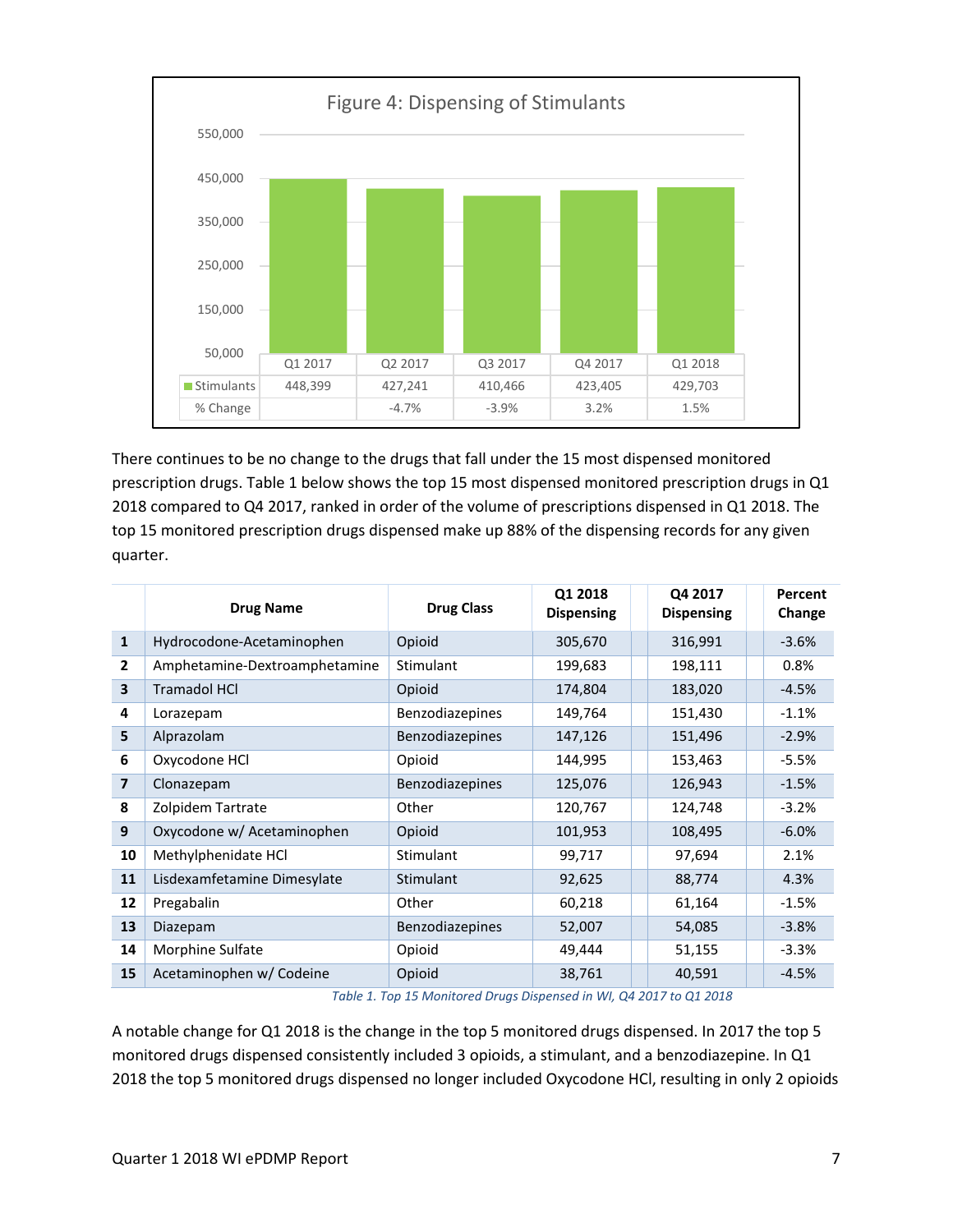in the top 5 monitored drugs. See Table 2 for the change in the top 5 monitored drugs dispensed between Q4 2017 and Q1 2018.

| Q1 2018 Dispensing                |                 |                                | Q4 2017 Dispensing |                                   |                        |                         |
|-----------------------------------|-----------------|--------------------------------|--------------------|-----------------------------------|------------------------|-------------------------|
| Drug Name                         | Drug Class      | Number of<br><b>Dispensing</b> |                    | Drug Name                         | Drug Class             | Number of<br>Dispensing |
| Hydrocodone-<br>Acetaminophen     | Opioid          | 305,670                        |                    | Hydrocodone-<br>Acetaminophen     | Opioid                 | 316,991                 |
| Amphetamine-<br>Dextroamphetamine | Stimulant       | 199,683                        |                    | Amphetamine-<br>Dextroamphetamine | Stimulant              | 198,111                 |
| <b>Tramadol HCI</b>               | Opioid          | 174,804                        |                    | <b>Tramadol HCI</b>               | Opioid                 | 183,020                 |
| Lorazepam                         | Benzodiazepines | 149,764                        |                    | Oxycodone HCl                     | Opioid                 | 153,463                 |
| Alprazolam                        | Benzodiazepines | 147,126                        |                    | Alprazolam                        | <b>Benzodiazepines</b> | 151,496                 |

*Table 2. Top 5 Monitored Drugs Dispensed in WI, Q4 2017 to Q1 2018*

Table 3 below shows the top 15 most dispensed monitored prescription drugs in Q1 2018 compared to Q4 2017, ranked in order of total quantity of pills dispensed in Q1 2018, rather than number of prescription orders filled. The order of the top 15 monitored drugs based on number of pills shows no change from Q4 2017 to Q1 2018. Even though Oxycodone HCl fell out of the top 5 monitored drugs dispensed during that timeframe based on number of dispensings, it remains in the top 3 monitored drugs dispensed based on number of pills dispensed, and the top 3 drugs dispensed based on number of pills are all opioids.

| Top 15 Dispensed Monitored Prescription Drug by Pill Volume |                                   |                  |                  |                  |                   |  |
|-------------------------------------------------------------|-----------------------------------|------------------|------------------|------------------|-------------------|--|
|                                                             | Drug Name                         | Drug Class       | Q1 2018<br>Pills | Q4 2017<br>Pills | Percent<br>Change |  |
| $\mathbf{1}$                                                | Hydrocodone-Acetaminophen         | Opioid           | 15,930,381       | 16,735,261       | $-4.8%$           |  |
| 2                                                           | <b>Tramadol HCI</b>               | Opioid           | 12,199,113       | 13,062,854       | $-6.6%$           |  |
| 3                                                           | Oxycodone HCl                     | Opioid           | 11,084,981       | 12,010,182       | $-7.7%$           |  |
| 4                                                           | Amphetamine-<br>Dextroamphetamine | <b>Stimulant</b> | 9,506,417        | 9,485,455        | 0.2%              |  |
| 5                                                           | Alprazolam                        | Benzodiazepines  | 8,263,577        | 8,643,627        | $-4.4%$           |  |
| 6                                                           | Clonazepam                        | Benzodiazepines  | 7,254,726        | 7,445,293        | $-2.6%$           |  |
| 7                                                           | Lorazepam                         | Benzodiazepines  | 7,021,000        | 7,232,432        | $-2.9%$           |  |
| 8                                                           | Oxycodone w/ Acetaminophen        | Opioid           | 6,826,999        | 7,320,198        | $-6.7%$           |  |
| 9                                                           | Methylphenidate HCl               | Stimulant        | 4,589,906        | 4,598,637        | $-0.2%$           |  |
| 10                                                          | Pregabalin                        | Other            | 4,432,431        | 4,515,898        | $-1.8%$           |  |
| 11                                                          | Zolpidem Tartrate                 | Other            | 3,998,022        | 4,151,977        | $-3.7%$           |  |
| 12                                                          | Morphine Sulfate                  | Opioid           | 2,892,600        | 2,998,605        | $-3.5%$           |  |
| 13                                                          | Lisdexamfetamine Dimesylate       | Stimulant        | 2,888,600        | 2,778,844        | 3.9%              |  |
| 14                                                          | Diazepam                          | Benzodiazepines  | 2,120,900        | 2,258,707        | $-6.1%$           |  |
| 15                                                          | Acetaminophen w/ Codeine          | Opioid           | 1,610,728        | 1,720,844        | $-6.4%$           |  |

*Table 3. Top 15 Monitored Drugs Dispensed in WI, Q4 2017 to Q1 2018, By Number of Pills*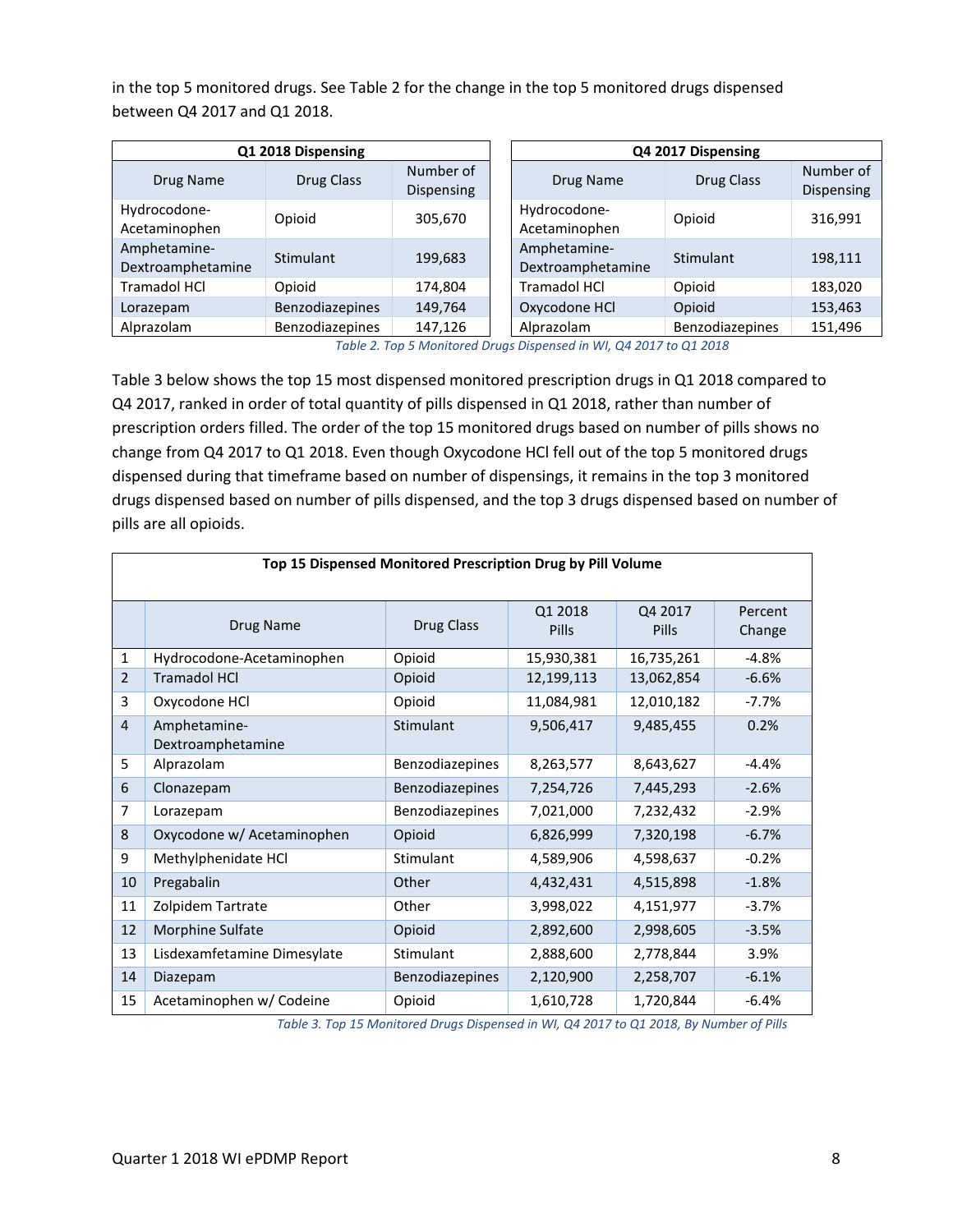#### <span id="page-8-0"></span>Data-Driven Alerts

The WI ePDMP application uses sophisticated data analytics to assess a patient's controlled substance prescription history. Analytics are performed on the prescription history to identify and alert WI ePDMP users to potential indications of abuse, diversion, or overdose risk, such as high morphine milligram equivalent doses, overlapping benzodiazepine and opioid prescriptions, and multiple prescribers or dispensers.

The 6 types of concerning patient history alerts are:

- 1. *Multiple Prescribers or Pharmacies Alert:* indicates that the patient has obtained prescriptions from at least 5 prescribers or 5 pharmacies within the previous 90 days. NOTE: the 5 prescribers or dispensers may be associated with the same clinic, practice or location, but the WI ePDMP still views them as separate prescribers/dispensers. This alert is not a direct indication of doctor shopping, simply a flag for further inspection of the dispensing history.
- 2. *Long-Term Opioid Therapy with Multiple Prescribers Alert:* indicates when a patient has been prescribed at least 1 opioid prescription from 2 or more prescribers for 90 or more days.
- 3. *Early Refill Alert:* indicates when a patient has refilled a controlled substance prescription 2 or more days earlier than the expected refill date based on the estimated duration of the prescription calculated and reported by the pharmacy.
- 4. *High Current Daily Dose of Opioids Alert:* indicates when a patient's active current prescriptions are estimated to provide a daily dose of opioids that exceeds 90 morphine milligram equivalent (MME).
- 5. *Concurrent Benzodiazepine and Opioid Prescription Alert:* indicates when a patient's active current prescriptions include both an opioid and a benzodiazepine.
- 6. *Multiple Same Day Prescriptions Alert:* indicates when a patient has received the same controlled substance drug from multiple prescribers or pharmacies on the same day.

Overall, there was a 28% reduction in the number of concerning patient history alerts from Q2 2017 to Q1 2018. In 2017, the most significant declines in most alert types occurred between Q1 and Q2 2017, with smaller declines occurring from Q2 – Q3 and Q3 – Q4 2017. However, Q1 2018 saw significantly higher rates of decline for several alert types. Most notably, the number of alerts in Q1 2018 dropped from Q2 2017 for the following alert types: Multiple Prescribers or Pharmacies Alerts, a potential indication of doctor shopping, decreased by 27%, Long Term Opioid Therapy Alerts decreased by 23%, High Opioid Daily Dose Alerts decreased by 26% and Concurrent Benzodiazepine and Opioid Prescriptions Alerts decreased by 17%. This decline in the occurrence of the concerning patient history alerts shows that fewer patients are meeting the criteria that can indicate a potential increased risk of abuse, diversion, or overdose. Figures 5-9 on the following pages show the decrease from Q1 2017 to Q1 2018 for all alert types overall as well as by alert for the 3 highest volume alert types.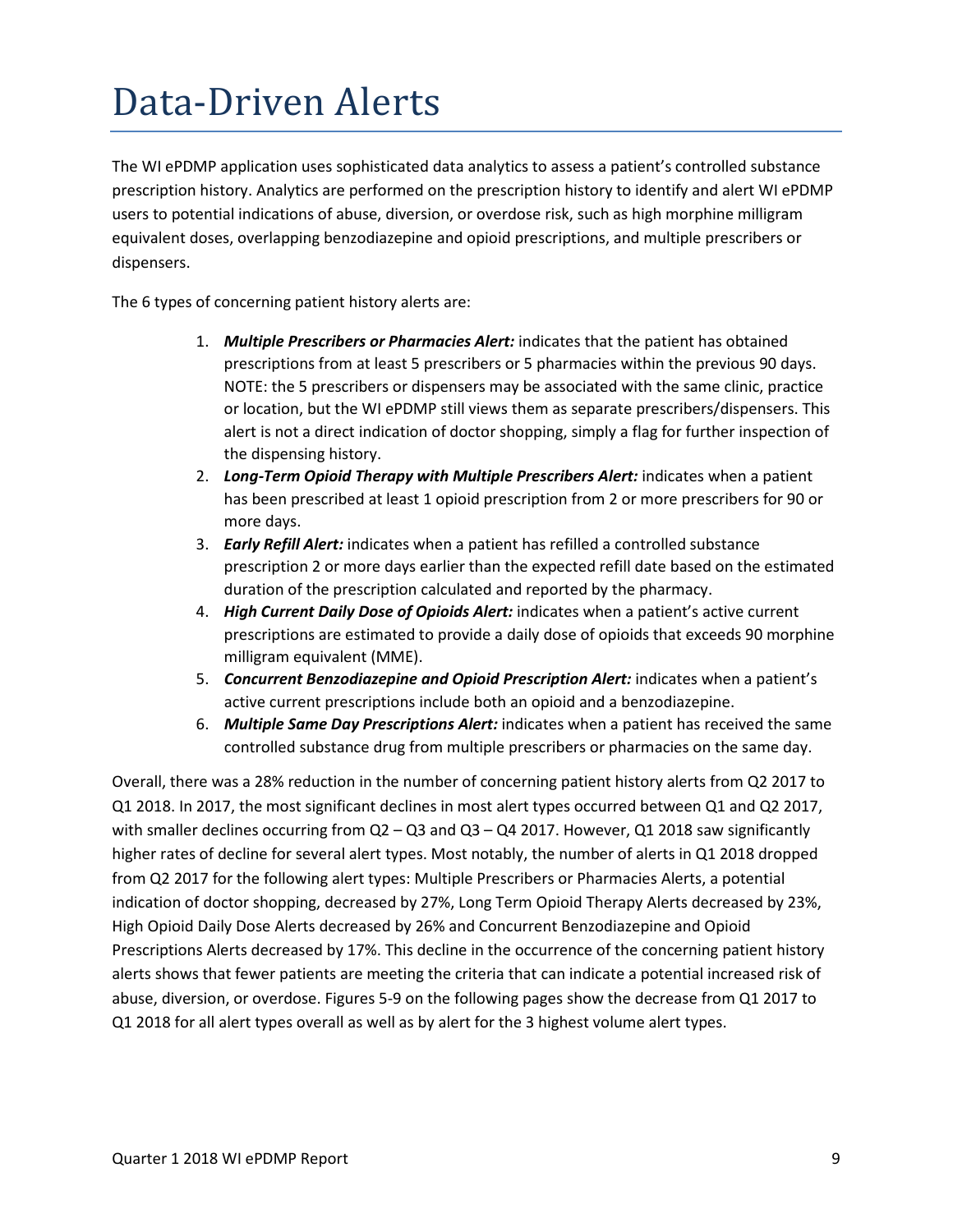



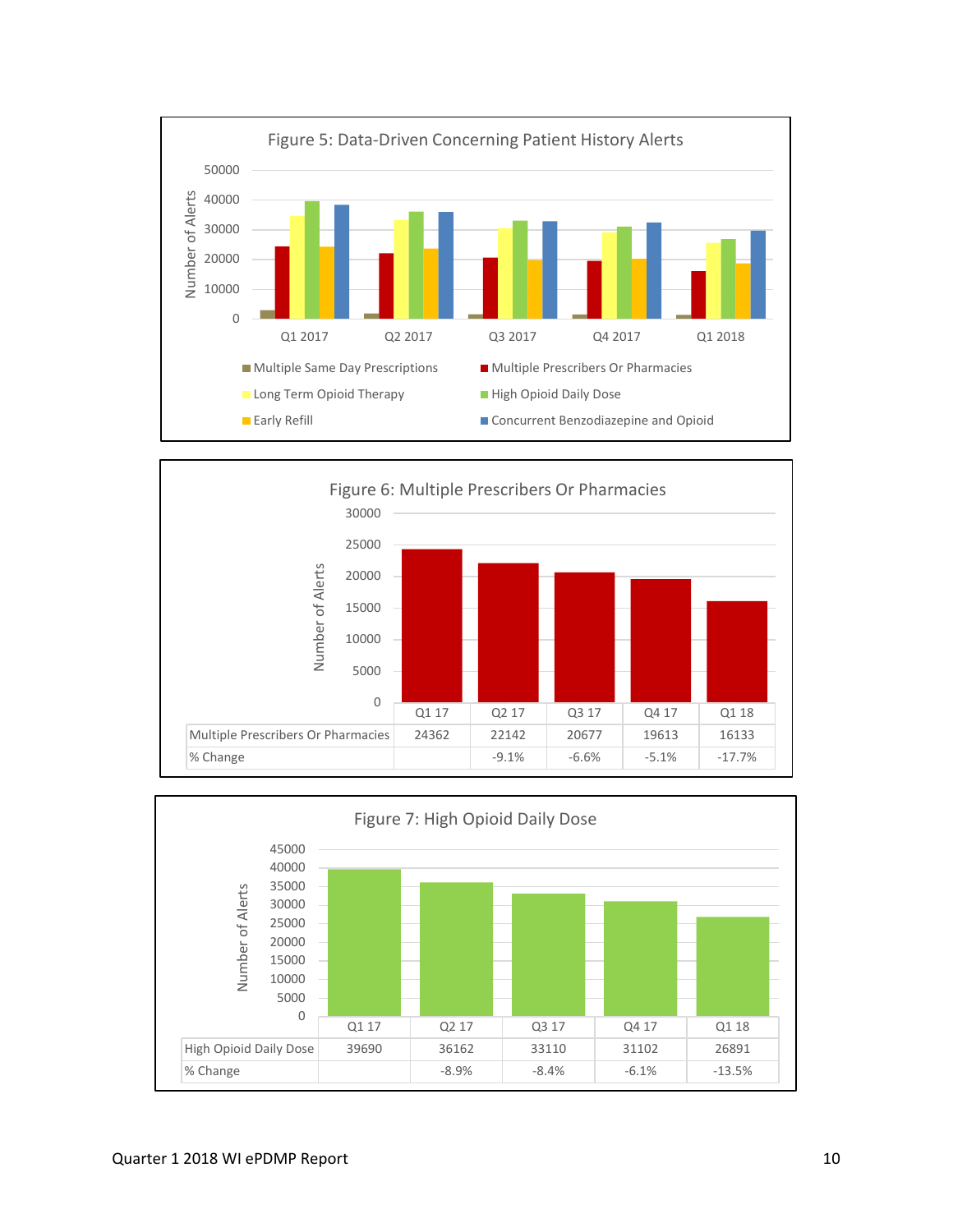

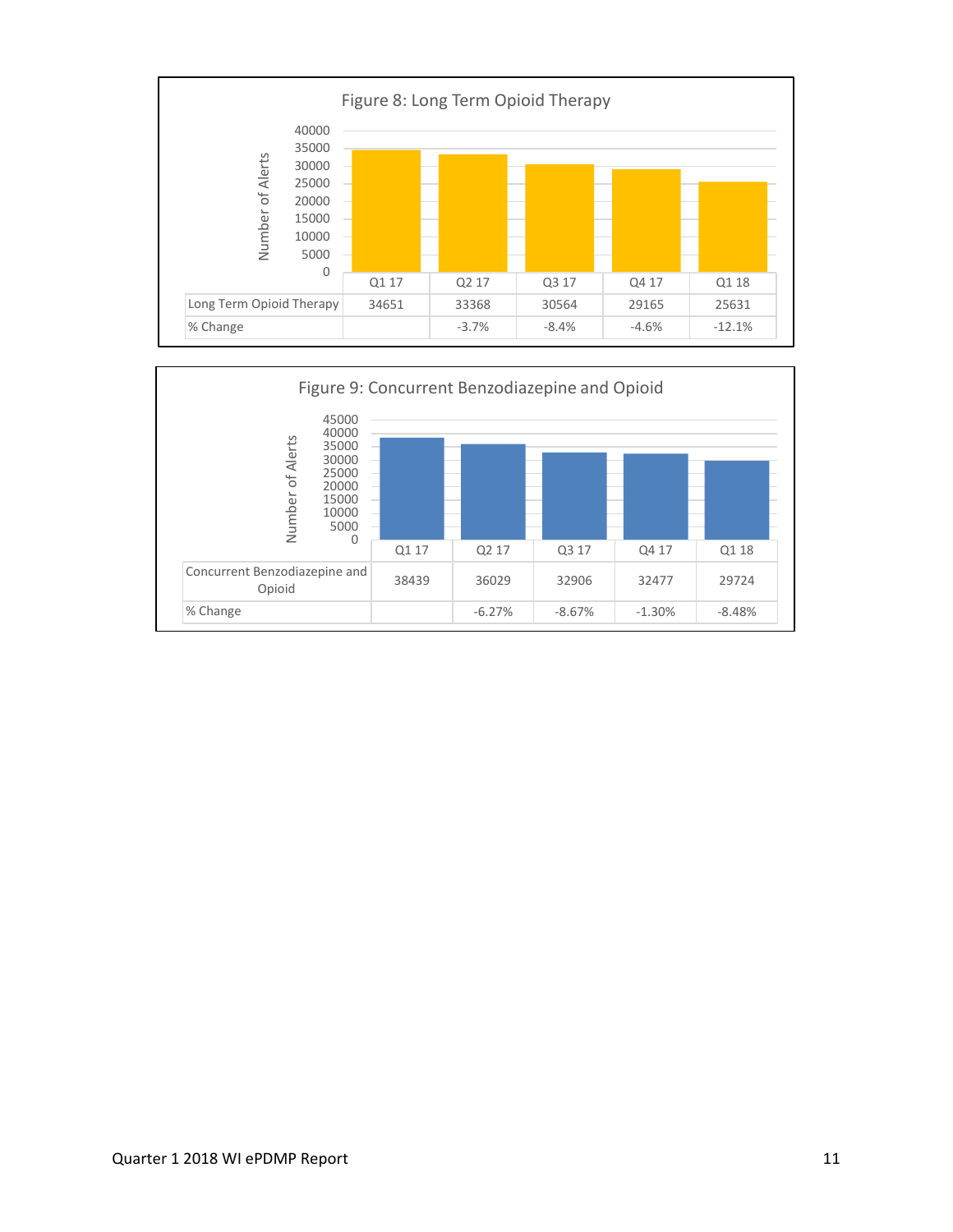## <span id="page-11-0"></span>Disclosure of PDMP Data

Between January 1 and March 31, 2018, healthcare users made 1,827,698 patient queries. The month of January 2018 saw the highest number of patient queries by healthcare users since the 2017 launch of the WI ePDMP. A total of 640,243 patient queries were completed in January 2018. The increased number of patient queries indicates that more healthcare professionals are using the information in the WI ePDMP to support their decision whether to prescribe or dispense controlled substances to their patients. Figure 10 below shows the distribution of queries by month and user type for 2017 through Q1 2018.





In addition to the enhanced user interface of the WI ePDMP, a direct link to WI ePDMP patient reports from within electronic health records (EHR) has increased the accessibility of WI ePDMP patient reports for providers within participating health systems. Other state PDMPs have reported that the increased accessibility of patient reports through EHRs has been a driving force behind increased use of the PDMP. As of March 31, 2018, twelve health systems in WI have integrated one-click access to the PDMP from within their EHR platforms. The number of patient queries coming from the direct integration continues to increase steadily, as Figure 11 below shows. In March 2018, 38% of patient queries were through the direct EHR integration, compared to 33% in December 2017.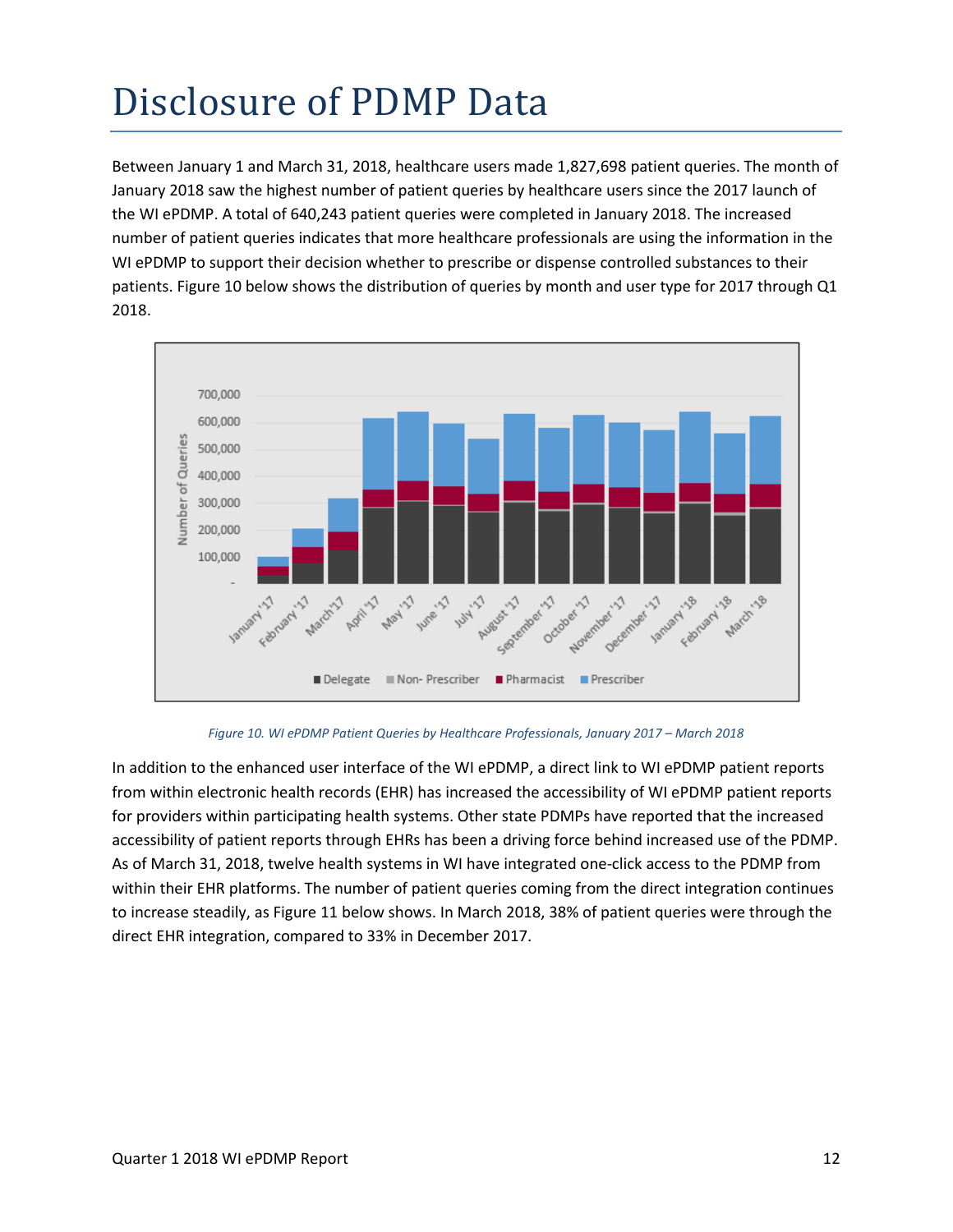

*Figure 11. WI ePDMP Patient Queries, by Source, 2017 – Q1 2018*

Authorized individuals from non-healthcare groups made 326 requests for PDMP data in Q1 of 2018, a 40% increase over Q4 2017. The vast majority of the requests, 80%, came from law enforcement users, which is a 10% increase from Q4 2017. All requests for PDMP information from non-healthcare groups are reviewed by DSPS staff for legal sufficiency before the reports are released. Figure 12 below shows the distribution of queries by month and user type for 2017 through Q1 2018.



*Figure 12. Non-Healthcare WI ePDMP Queries, 2017 – Q1 2018*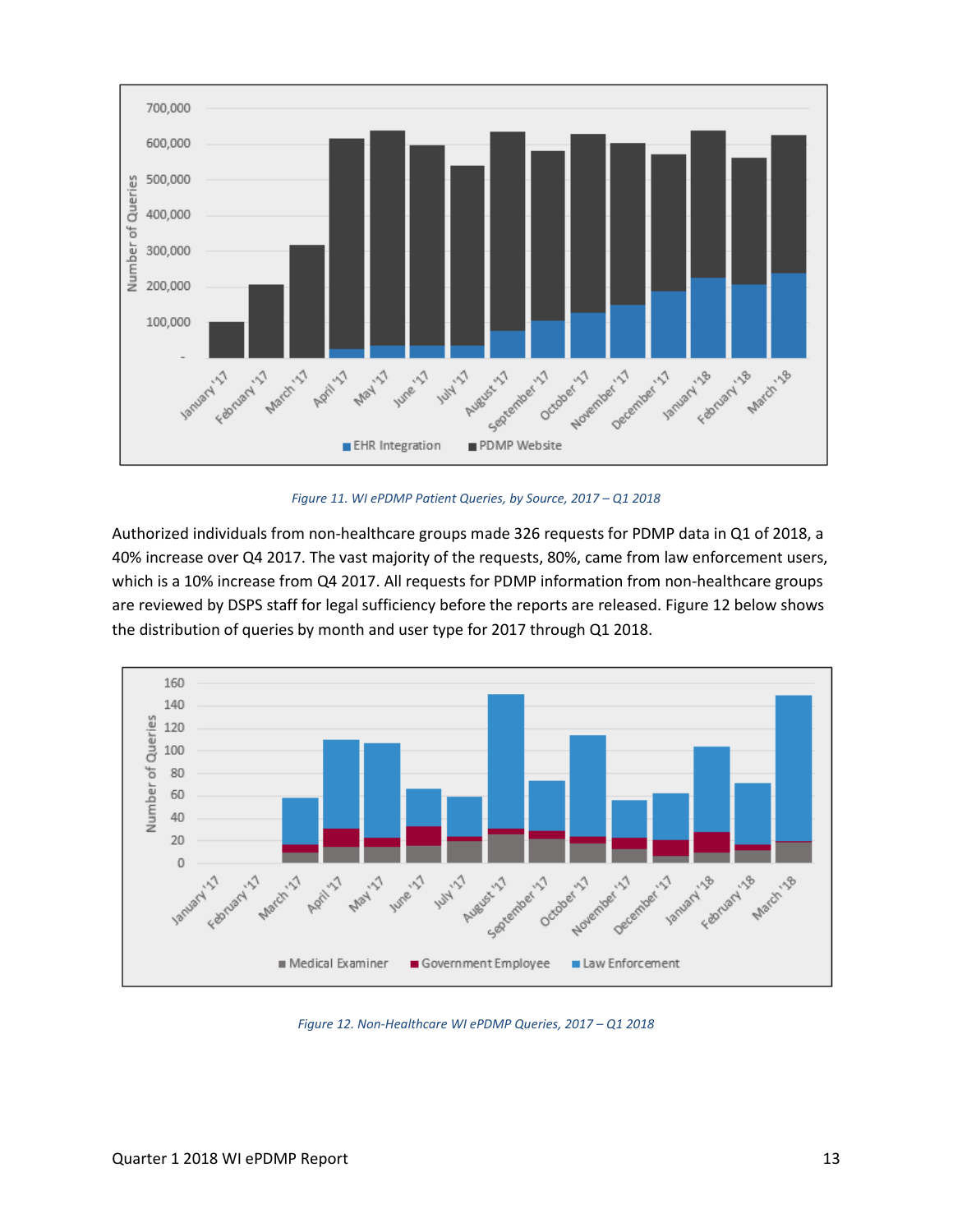#### <span id="page-13-0"></span>Law Enforcement Reports

Between January 1 and March 31, 2018, Wisconsin law enforcement agencies reported 635 events to the WI ePDMP as required by s. [961.37 \(3\) \(a\),](https://docs.legis.wisconsin.gov/document/statutes/961.37(3)(a)) Wis. Stat. The law requires the agencies to submit a report in each of the following situations:

- 1. When a law enforcement officer receives a report of a stolen controlled substance prescription.
- 2. When a law enforcement officer reasonably suspects that a violation of the Controlled Substances Act involving a prescribed drug is occurring or has occurred.
- 3. When a law enforcement officer believes someone is undergoing or has immediately prior experienced an opioid-related drug overdose.
- 4. When a law enforcement officer believes someone died as a result of using a narcotic drug.

Figure 13 below shows the number of reports submitted to the PDMP by month for January 2017 through March 2018. There is no requirement for law enforcement agencies to submit their reports within a certain timeframe after the date of the event. Outreach for law enforcement agencies is ongoing as part of an effort to increase awareness of the requirement to submit to the PDMP and the value of the PDMP notifying the prescribers of the events for patients to whom they prescribe.



*Figure 13. Law Enforcement Alerts Submitted to the WI ePDMP, Q1 2017- Q1 2018*

In Q1 2018 the distribution of submission by report type remains fairly consistent with the 2017 distribution:

- 37% of the reports submitted were reports of stolen controlled substance prescriptions
- 31% of the reports submitted were suspected violations of the Controlled Substances Act
- 27% of the reports submitted were suspected non-fatal opioid-related overdose events, and
- 5% of the reports submitted were suspected narcotic-related deaths.

The distribution by report type can be seen in Figure 14 below.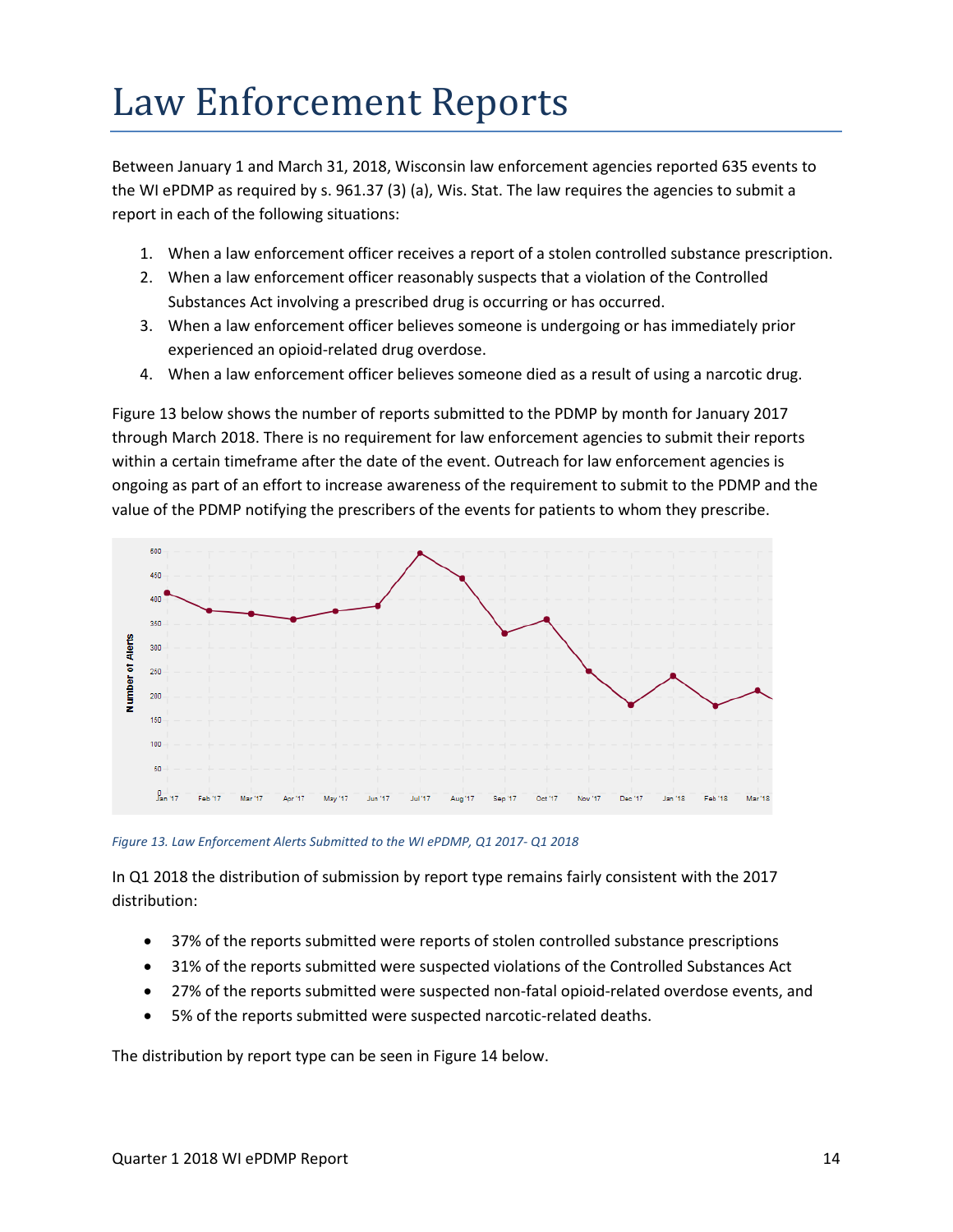

*Figure 14. Breakdown of Law Enforcement Alerts Submitted to the WI ePDMP, by Alert Type, Q1 2018*